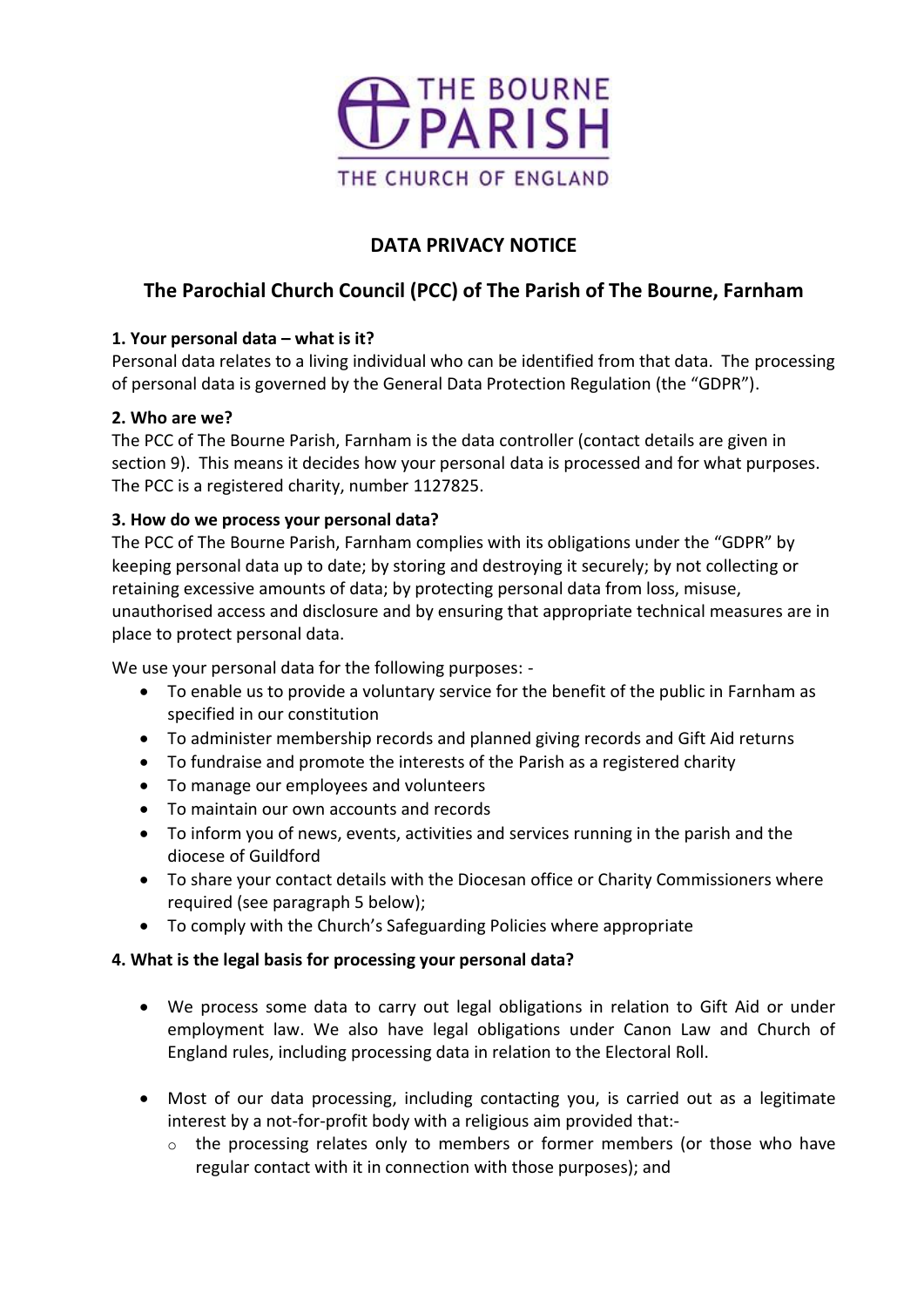o there is no disclosure to a third party without consent.

For the purposes of this notice members are deemed to include:-

- those who are on the electoral roll of the parish
- those who worship regularly at one of our churches or halls
- those who support the parish financially through regular giving by standing order or via the Parish Giving Scheme
- Where your information is used *other than* in accordance with one of these legal bases, we will first obtain your consent to that use as outlined below:
	- o To obtain your explicit consent to contact you by **email** or other **electronic means** so that we can keep you informed about news, events, activities, fundraising and services and process your gift aid donations and keep you informed about diocesan events.

### **5. Sharing your personal data**

Your personal data will be treated as strictly confidential and will only be shared with other members of the church in order to carry out a service to other church members or for purposes connected with the church. We will not share your data with third parties outside of the parish without your consent.

We have a legal obligation to notify the Diocese of Guildford of the names and contact details of Office Holders such as Churchwardens, Deanery Synod members, PCC Treasurer, Gift Aid administrator, PCC Secretary as well as sharing personal data for the purposes of obtaining DBS checks. We also are required to notify the Charity Commissioners of the members of the PCC.

### **6. How long do we keep your personal data<sup>1</sup>?**

We keep data in accordance with the guidance set out in the guide "Keep or Bin: Care of Your Parish Records" which is available from the Church of England website [see footnote for link].

Specifically, we retain electoral roll data while it is still current; gift aid declarations and associated paperwork for up to 6 years after the calendar year to which they relate; and parish registers (baptisms, marriages, funerals) permanently.

### **7. Your rights and your personal data**

Unless subject to an exemption under the GDPR, you have the following rights with respect to your personal data: -

- The right to request a copy of your personal data which the PCC of The Bourne Parish, Farnham holds about you;
- The right to request that the PCC of The Bourne Parish, Farnham corrects any personal data if it is found to be inaccurate or out of date;
- The right to request your personal data is erased where it is no longer necessary for the PCC of The Bourne Parish, Farnham to retain such data;
- The right to withdraw your consent to the processing at any time

<sup>&</sup>lt;sup>1</sup> Details about retention periods can currently be found in the Record Management Guides located on the Church of England website at: - [https://www.churchofengland.org/about](https://www.churchofengland.org/about-us/structure/churchcommissioners/administration/librariesandarchives/recordsmanagementguides.aspx)[us/structure/churchcommissioners/administration/librariesandarchives/recordsmanagementguides.aspx](https://www.churchofengland.org/about-us/structure/churchcommissioners/administration/librariesandarchives/recordsmanagementguides.aspx)